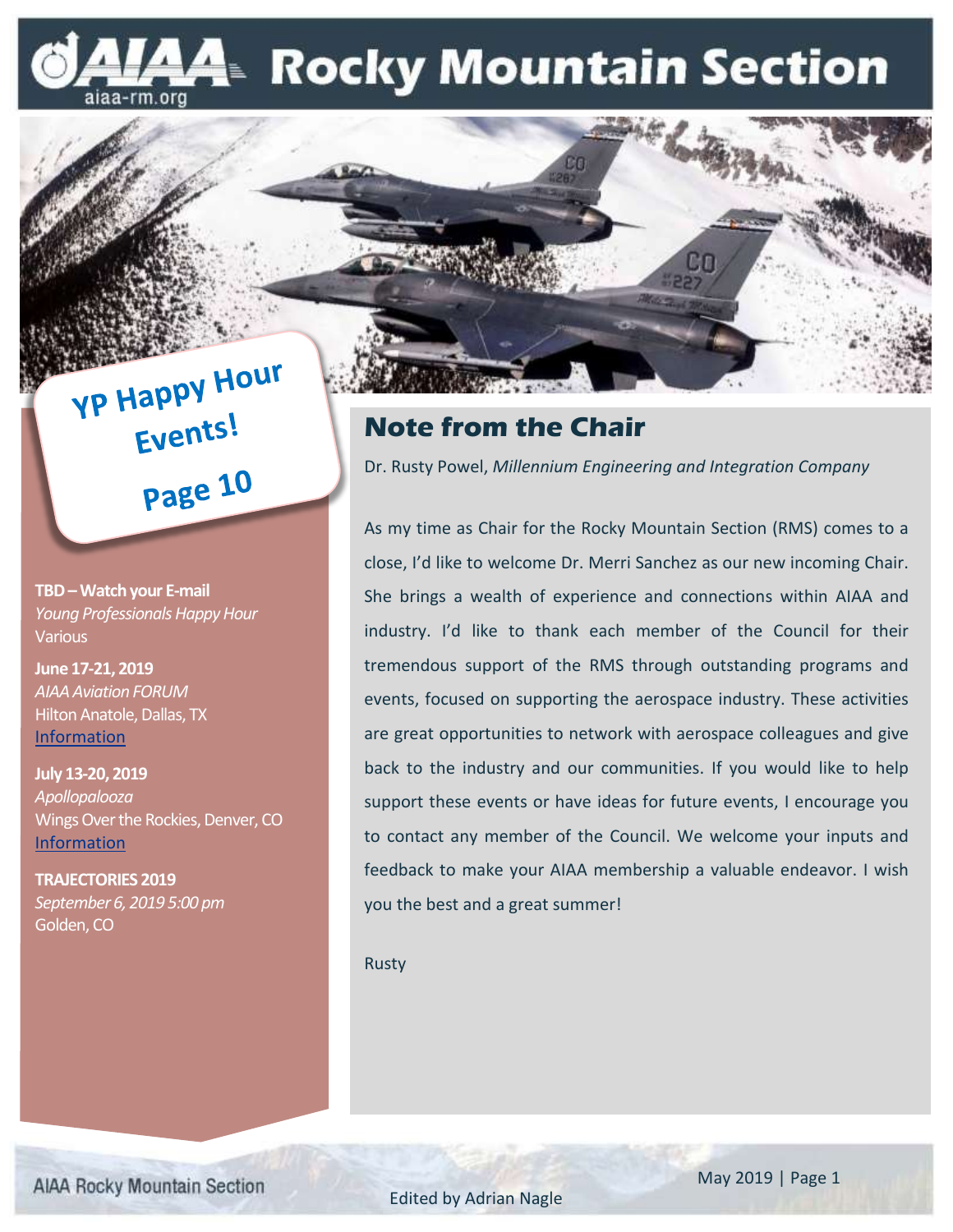### **44 Rocky Mountain Section** -rm.ora

**Committees**

| <b>Topic</b>                                    | Page |
|-------------------------------------------------|------|
|                                                 |      |
| <b>AIAA Rocky Mountain Section Honors and</b>   |      |
| <b>AIAA Announces Its Class of 2019 Fellows</b> |      |
| Colorado and Wyoming Science Fairs 9            |      |
| Young Professional Happy Hour Events -          |      |
| <b>Rocky Mountain Section Membership</b>        |      |
| Essay Contest Concludes  13                     |      |
|                                                 |      |
| Essay - First Place 8 <sup>th</sup> Grade  15   |      |
| Essay - First Place 7 <sup>th</sup> Grade  17   |      |

### **SECTION OFFICERS In this Newsletter**

### **Elected** Section Chairman Dr. Rusty Powell Vice Chairman – North CO John Marcantonio Vice Chairman – South CO Dr. Todd Nathaniel Vice Chairman – MT Erik Eliasen Vice Chairman – WY Mark Kettles

Chairman Elect Dr. Merri Sanchez Secretary Kevin Mortensen Treasurer Dr. Taylor Lilly

#### Fellow-At-Large Gene Dionne Member-At-Large Pamela Burke Education and STEM John Marcantonio Honors and Awards Stacey DeFore Membership Marshall Lee Newsletter Editor Adrian Nagle Public Policy Tracy Copp Programs Chris Zeller Technical Committee Liaison John Reed Webmaster John Grace Young Professionals Alexandra Dukes

#### **We Need You!!**

If you are interested in increasing your participation in AIAA Rocky Mountain Section, we need your help with positions in any of the committees. If you have an interest, please contact: Kevin Mortensen – [kevin.mortensen@baesystems.com](mailto:kevin.mortensen@baesystems.com)

#### **What's in your file drawer?**

During personal travel, I visited the Purdue University exhibit March, 2019: "Apollo in the Archives: Selections from the Neil A. Armstrong Papers". It was interesting to view personal artifacts and see Neil Armstrong's hand-written notes from mission notes to personal correspondence and file tabs. We all have interests we like to keep organized (trips, lists, notes, etc.). On page 12, I included an image of Armstrong's file tabs and highlighted the AIAA file tab. So what's in your file drawer?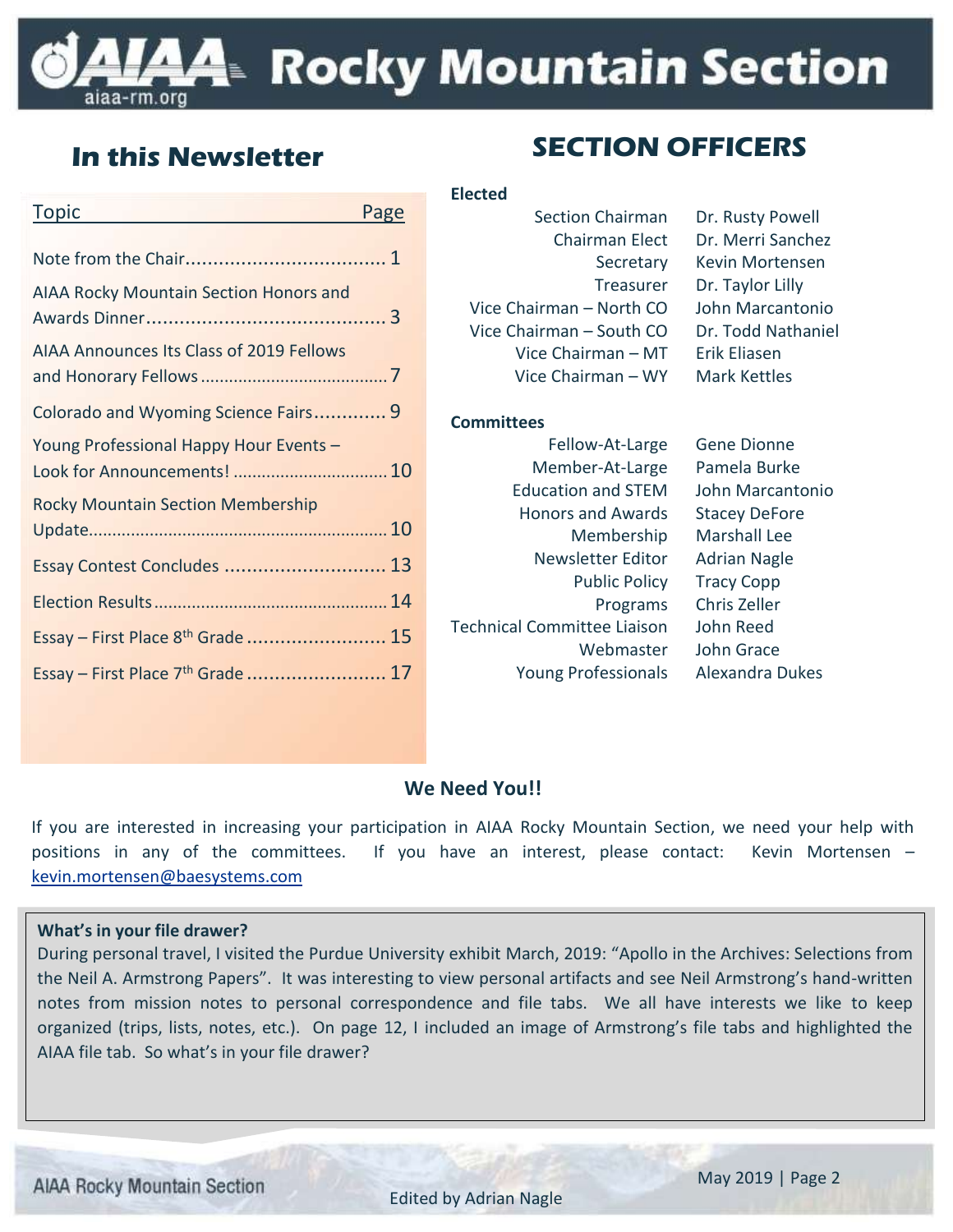### LAAE Rocky Mountain Section aiaa-rm.org

### **AIAA Rocky Mountain Section Honors and Awards Dinner**

Stacey DeFore, *Teledyne*



Under a majestic Colorado blue sky, the AIAA Rocky Mountain Section recognized our 2019 Honors and Awards winners and acknowledged our incoming Fellows and Associate Fellows. Former Chair, Rusty Powell welcomed 92 guests at the Lone Tree Arts Center on Friday, April 19, 2019.

The evenings' program opened with a welcome and thank you from past section Chair, Rusty Powell. The annual Honors and Awards Dinner provides a forum to acknowledge the council, committee chairs and members for their contributions and commitment throughout the year.

Section awards include K12 Educator of the Year, College Educator of the Year, Young





Engineer of the Year and Engineer of the Year. Online nominations were submitted to this year's Honors and Awards Nomination Committee and awardees selected from an amazing array of nominees. Congratulations to all of our nominees for their well-deserved recognition from AIAA.

Congratulations to Jami Sunkel! Ms. Jami Sunkel was recognized as the American Institute of Aeronautics and Astronautics (AIAA) Rocky Mountain Section Educator of the Year (K-12), 2018-2019. Ms. Sunkel was selected for her dedication to teaching the next generation of explorers, scientists and engineers.

As a passionate educator and NASAcertified Master Science teacher holding Masters' degrees in both curriculum instruction and Educational Leadership, she co-founded OneOrbit, an education and leadership organization with Dr. Leroy Chiao, International Space Station (ISS) Commander.

**AIAA Rocky Mountain Section**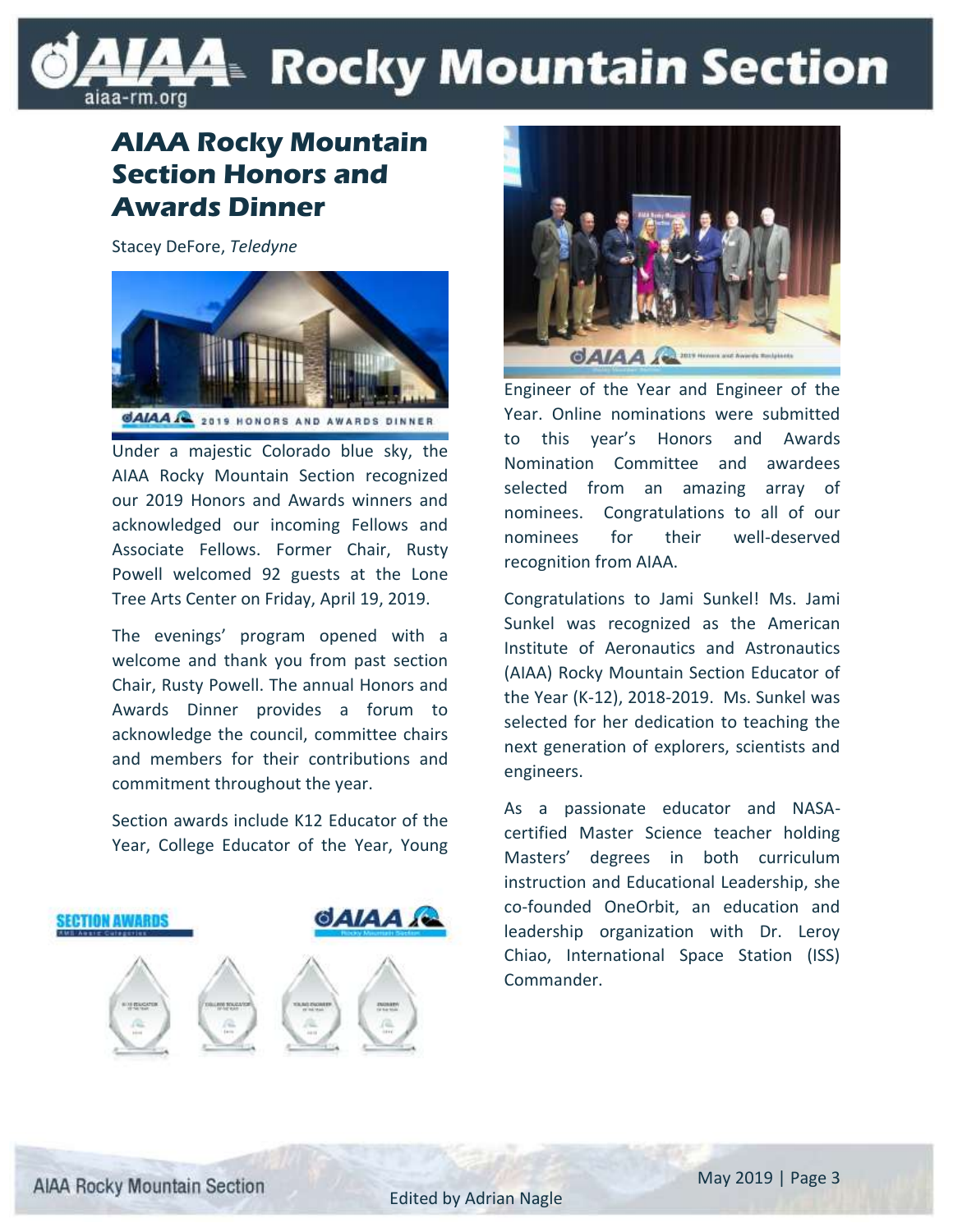

# **Rocky Mountain Section**



Jami expanded beyond traditional education outreach and professional development and works with students,

teachers, to inspire entire communities

with the excitement of space exploration and positive leadership messages. Her curriculum focuses on real life challenges intrinsic motivation, multiculturalism, innovation, complacency and bullying. The

Mountain Section Educator of the Year (College), 2018-2019. Capt. Cunningham was selected based on his dedicated service to cadets and students in and out of the classroom. Cunningham initiated a hybridrocket research program at the U.S. Air Force Academy after a decade hiatus. David organized a team of eight undergraduate students to design, build, and test a hybrid rocket engine collection of combustion data in cooperation with NASA JPL.

The team successfully converted a tabletop hybrid rocket demonstration into a fully

Like an Astronaut' has been delivered to schools, universities and summer camps all over the United States, China, Taiwan, Hong Kong and

program 'Succeed



testbed to support instrumentation and flow metering. David led all aspects of the project, including mechanical design and fabrication,

instrumented

software design and automation, and data analysis. He also developed a capability to perform high-speed imagery of the combustion chamber. This provides researchers with the ability to analyze combustion, flame structures, and turbulent structures in order to estimate flow velocity and combustion enthalpy.

David also led a fourperson team in the rebuild of the FalconSAT-6 flight battery, which had reached its useful lifetime after a three-year launch



Australia reaching

approximately 30,000 students worldwide.

Jami, supported the first ever virtual reality "Make A Wish" for a young man whose wish was to go to Saturn in a big red rocket. She developed a custom astronaut training program for young Zayden and Astronaut Chiao to go to Saturn and meet an alien. Jami's passion for education is truly contagious.

This year's Educator of the Year was awarded to Captain David Cunningham, USAFA for Capt. David Cunningham is recognized as the American Institute of Aeronautics and Astronautics (AIAA) Rocky

**AIAA Rocky Mountain Section**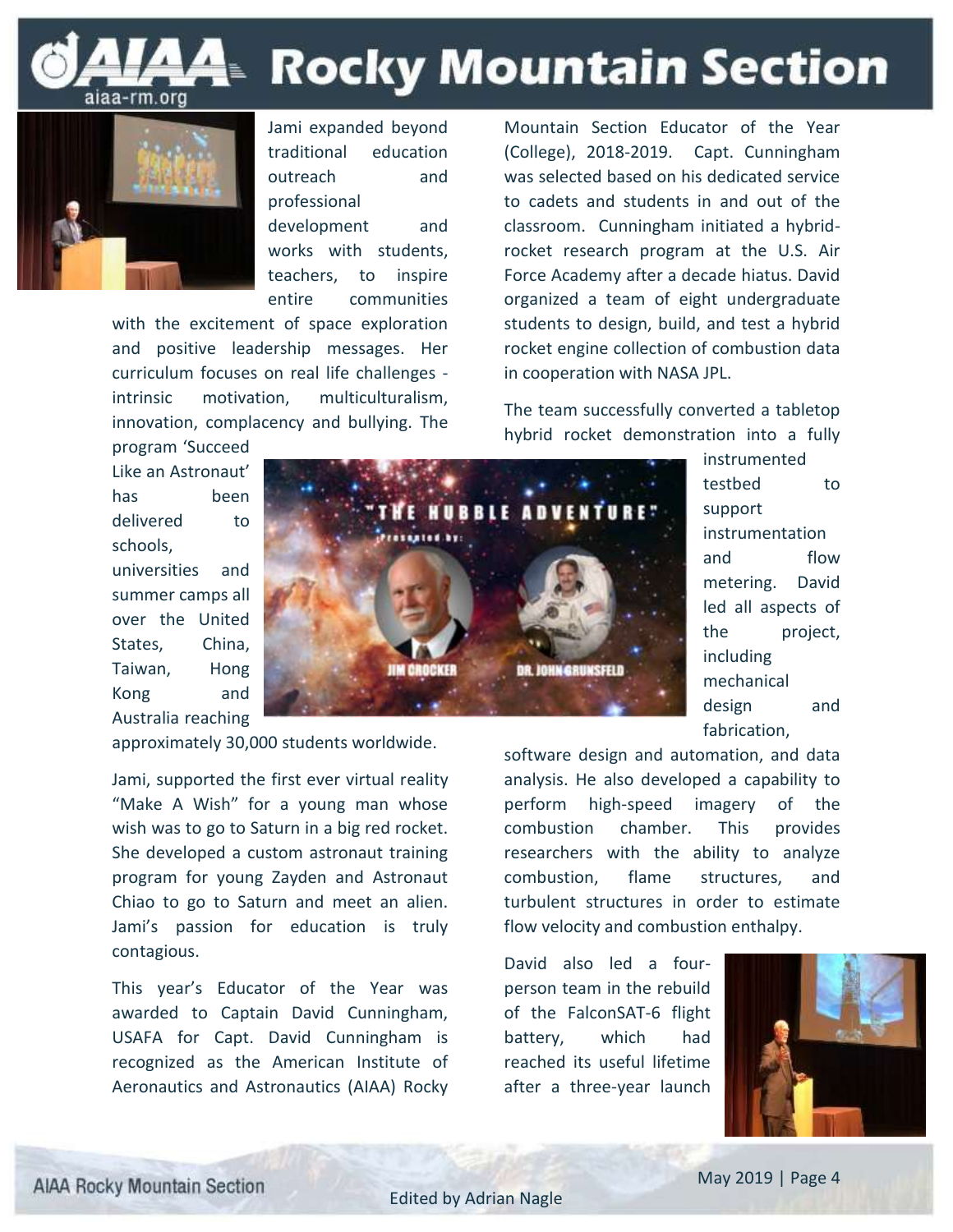

delay. His team successfully rebuilt the battery and integrated it into FalconSAT-6. The satellite launched in December 2018 and the battery is performing well on-orbit.

Additionally, David mentored 15 senior undergraduate students in all aspects of spacecraft design including low-thrust trajectory design; ADCS component design, integration, and test; propulsion systems; launch ops; and the space radiation environment as part of their capstone



course. David taught over 300 cadets in two undergraduate courses, Introduction to Astronautics and Rocket Propulsion. As the course director for Rocket Propulsion, he led an overhaul of the lab component of the Rockets course to increase hands-on test experience for cadets. Congratulations to Captain David Cunningham!

Bradley Cheetham was recognized as the American Institute of Aeronautics and Astronautics (AIAA) Rocky Mountain Section Young Engineer of the Year, 2018-2019. Cheetham was selected for his leadership and engineering mission design support of NASA Goddard spaceflight missions and trajectory validation for Earth-Moon transfer and operations of NASA ARTEMIS missions. As Chief Executive Officer and Founder of Advanced Space, Cheetham has emerged as a leader in the future of cislunar spaceflight control and planning, answering the call of Space Policy Directive 1 to return humans to the lunar surface by 2024.

In addition to his engineering prowess, Cheetham is a researcher and Instructor at



the University of Colorado Boulder with continued support of industry organizations like Students for the Exploration and Development of Space SEDS where he serves on the Board of Directors and Trustees and the Future Space Leaders Foundation. Congratulations to Bradley Cheetham, 2019 Young Engineer of the Year!

The 2018-2019 American Institute of Aeronautics and Astronautics (AIAA) Rocky Mountain Section Engineer of the Year, was awarded to Dr. Carolyn Overmyer. Overmyer was selected for her extraordinary execution as the Lockheed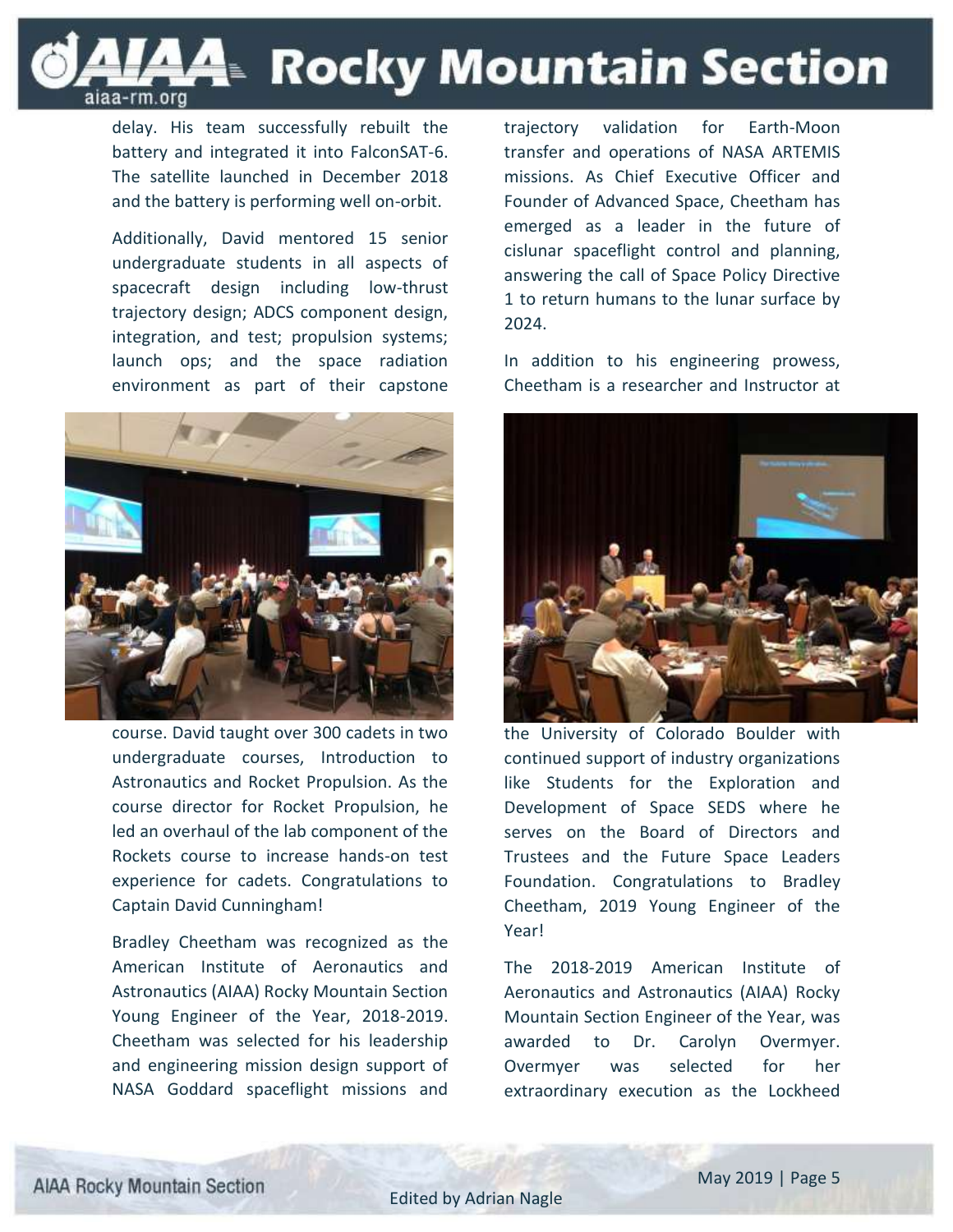**A4**⊪ Rocky Mountain Section

Martin Certified Product Engineer (CPR) and Deputy Program Manager for the Orion Service Module. Ms. Overmyer lead the successful delivery and integration of the European Service Module (ESM) for Orion's Exploration Mission-1 (EM-1). EM-1 is critical to NASA's future deep space exploration endeavors taking humans further into space than any other time in our history. Carolyn and her team were tasked with the extremely challenging technical and management task of integrating this major and critical portion of the overall Orion Program from the European Space Agency and their prime contractor Airbus.

aiaa-rm.org

Carolyn has provided the overall leadership of the most complex and extensive development of human-rated flight mechanisms and pyrotechnic devices in the history of the manned space program. For the past 5 years, she has expertly managed a team of over 75 managers and engineers across 4 different ORION exploration test vehicles involving 3 different NASA center customers to enable the successful delivery of more than 175 first-time development Mechanisms. Each of her team's hardware end-items were delivered on or ahead of program need.

Carolyn's recent accomplishments and contributions to America's human space flight program are extraordinary and will directly help to enable humanity's nearterm return to exploration beyond low earth orbit. Congratulations to Carolyn Overmyer, Engineer of the Year!

Continuing through the evenings' program we transitioned to our exciting joint keynote presentation, "The Hubble Adventure"

With the Hubble Space Telescope celebrating its 29th birthday it seemed fitting for this year's Keynote to be delivered from not one but two incredible speakers. Jim Crocker and Dr. John Grunsfeld teamed up to tell us the story of the "THE HUBBLE ADVENTURE"!

The Hubble Space Telescope story has been a fascinating study in public policy, engineering, ethics, and science. The Hubble is perhaps the most productive scientific instrument ever created by humans.

Who better than to tell this story than Dr. John Grunsfeld, an American physicist and a former NASA astronaut. A veteran of five Space Shuttle flights including STS -125 Hubble servicing mission and served as NASA Chief Scientist. Jim Crocker Retired Vice President and General Manager Lockheed Martin Space Systems.

The evening concluded with a question and answers session with the audience and networking and cocktail reception to close another successful Honors and Awards Dinner. As the year progresses please be thinking about colleagues you would like to nominate for their contributions for our 2019-2020 Rocky Mountain Section Honors and Awards.

Special thank you to all who supported the evening's celebration!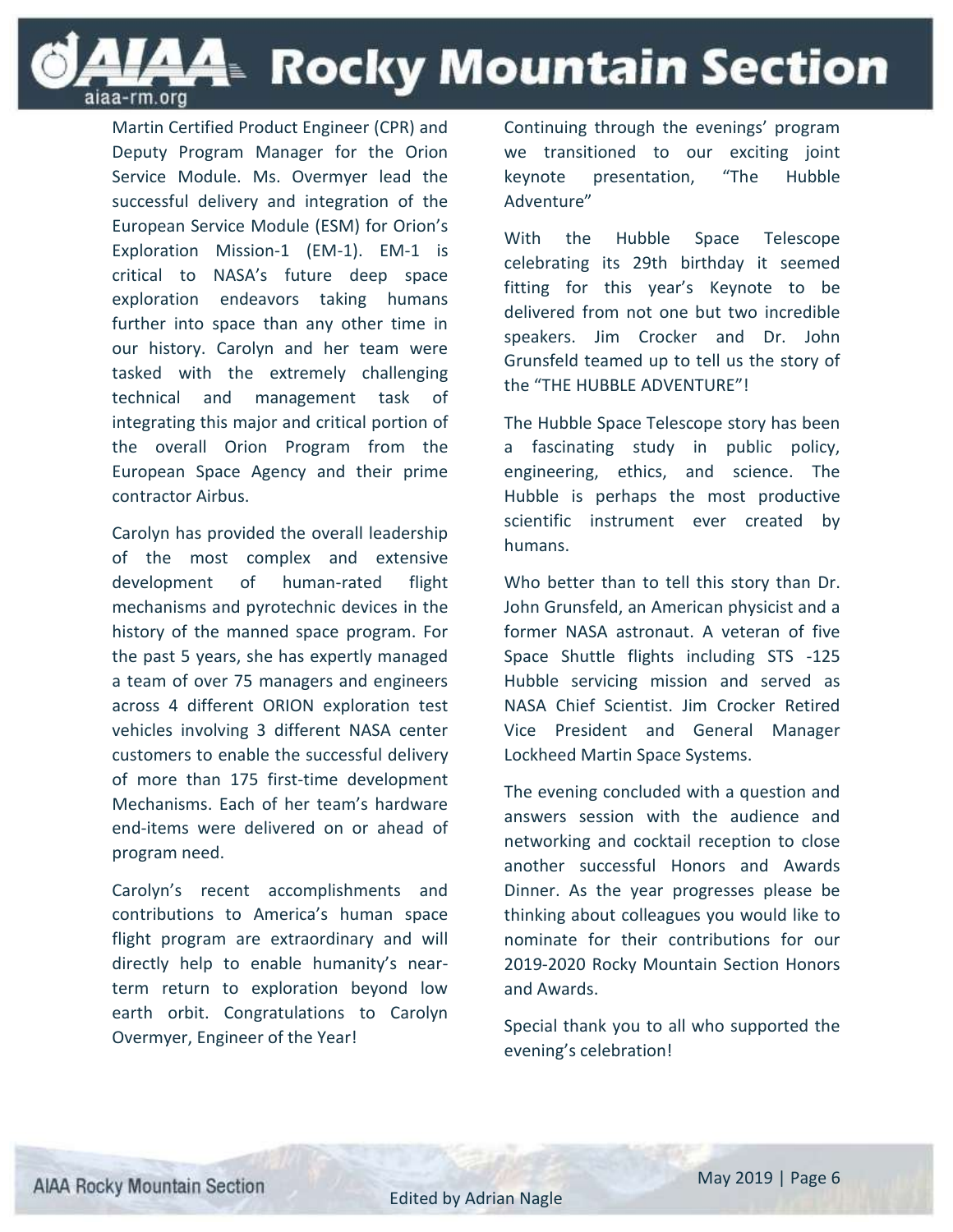### LAAE Rocky Mountain Section iiaa-rm.org

### **AIAA Announces Its Class of 2019 Fellows and Honorary Fellows**

Gene Dionne, *USAF COL (Ret.) and LM VP (Ret.)*

The American Institute of Aeronautics and Astronautics (AIAA) has selected its Class of 2019 AIAA Fellows and Honorary Fellows. The induction ceremony for the new Fellows and Honorary Fellows took place on 14 May, 2019 and they were introduced on 15 May at the AIAA Aerospace Spotlight Awards Gala at the Ronald Reagan Building and International Trade Center in Washington, D.C.

"The 50th anniversary of the lunar landing is a fitting backdrop for this year's class of Honorary Fellows and Fellows," said John Langford, AIAA president. "While we always celebrate what—and who—came before us, as aerospace professionals we are always looking ahead to the next challenge. Because of the dedication, leadership and vision of these new inductees, the aerospace industry is moving forward by leaps and bounds. AIAA offers our sincere admiration for their hard work and congratulates the members of the 2019 Class on their achievements."

An AIAA/RMS Council colleague recently sent me this: "If I read the resume of a full Fellow I'll just wind up wondering what I've done with my life.....that's why I'm focusing on Associate Fellows!" and I totally understand that after having reviewed the backgrounds and nomination packages of these two Professors and now AIAA

Fellows: Dr. Hanspeter Schaub of the University of Colorado and Dr. Thomas Yechout of the U.S. Air Force Academy.

Dr. Schaub's citation reads "For exemplary contributions to the aerospace profession in the fields of attitude dynamics and control, astrodynamics of charged spacecraft, spacecraft formation flying, and aerospace education." He is in the Glenn L. Murphy Chair of Engineering and is a full Professor in the Aerospace Engineering Sciences Department at CU - Boulder, where he has developed an internationally recognized research program on complex spacecraft dynamics and control, spacecraft formation and proximity flying, space debris remediation and charged astrodynamics. He is known internationally for his AIAA Educational Series textbook "Analytical Mechanics of Space Systems" for which he won the AIAA Summerfield Book Award in 2013 and he has published several other books. He is the Editor-in-Chief of the AIAA Journal of Spacecraft and Rockets and is also the Associate Editor of the IEEE Transactions of Aerospace and Electronic Systems. Dr. Schaub was also elected to be a Fellow in the American Astronautical Society (AAS) in 2014. His list of published technical papers, presentations, professional articles and awarded grants run to many tens of pages. Born and raised in Switzerland, Dr. Schaub was awarded all three of his Aerospace Engineering degrees from Texas A&M University. He has been at the University of Colorado since 2007 and before that was an Assistant Professor at Virginia Tech.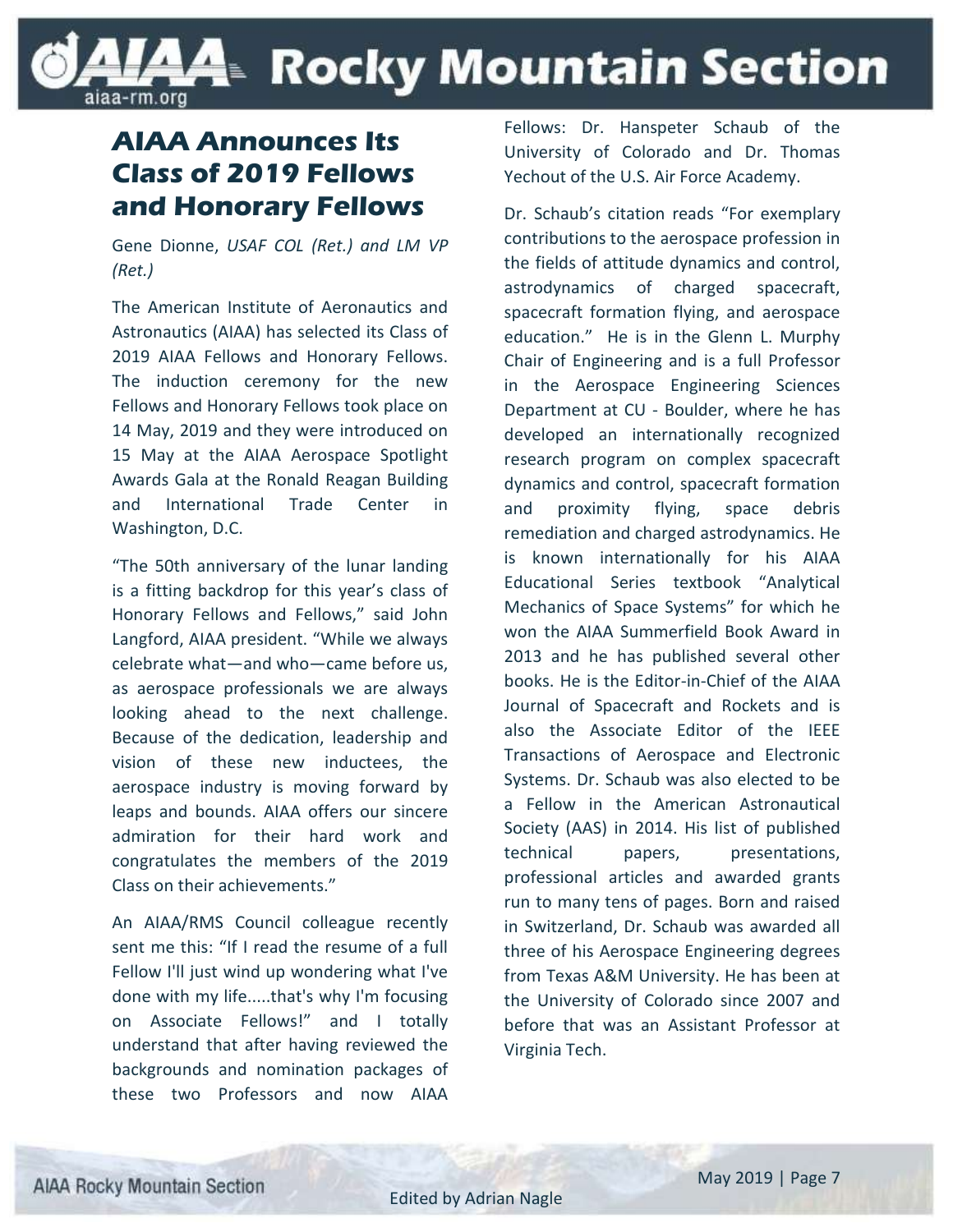

Dr. Yechout's citation reads "For significant contributions to the body of knowledge of air vehicle performance and the mentoring of hundreds of future USAF technical leaders."

He is a full Professor in the Department of Aeronautical Engineering and has been on the faculty of the Air Force Academy for a total of 33 years, the past 22 years as a civilian professor. Since 1995 Dr. Yechout has been the Flight Mechanics Discipline Director and Principal Research Investigator over 40+ funded research projects at the AF Academy resulting in over 200 technical publications. He is the author of the bestselling "Introduction to Aircraft Flight Mechanics", a textbook used many universities and also authored the very successful "Longitudinal Dynamic Stability, in Encyclopedia of Aerospace Engineering." He has been an often requested consultant for NASA programs such as: Orion Crew Capsule, NASA's Langley Flight Dynamics

Review Panel Chairman, SpaceX's Dragon 2 Certification, Columbia Accident Investigation, and the X-38 Orbital Space Plane, etc. Another major impact he has had has been the positive influence on hundreds of USAFA students as their instructor, research advisor, mentor on AIAA student paper competitions. His students have won more of these competitions at the section, region and national/international level that any other professor by an order of magnitude. Dr. Yechout completed a successful military career as a LTC in 1993 where he had been Director of Operations Analysis at AF Space Command, an Assoc. Professor at USAFA, and had a number of assignments in flight testing and aircraft program offices. His undergraduate degree was from the University of Minnesota, graduate degrees from USC and Central Michigan University and PhD from University of Kansas.

#### **Wyoming Science Fair**

#### Contact: Erin Stoesz

#### **AIAA Judges for this event:**

Dr. Michael Stoellinger (University of Wyoming Prof), David Tobin (Graduate Student), Gideon Baldwin (Graduate Student)

**Wyoming State Science Fair Winners** (place, **Title**, *category*, student)**:** Junior Division

1st - Luke Louderback, Gilchrist Elementary, **"Move Over EV3"**

2nd - Blade Hibbert, Big Piney Middle School, **"Engineering a Solar Collector to Thaw Frozen Stock Tanks in Extreme Temperatures -30C to -10C"**

#### Senior Division

1st - Joshua Arulsamy, Laramie High School, **"Click and Go: Object Detection Through Alternate Color Spaces and Deep Neural Networks"**

2nd - Markie Whitney, Newcastle High School, **"Solar Panels: Too Cool!"**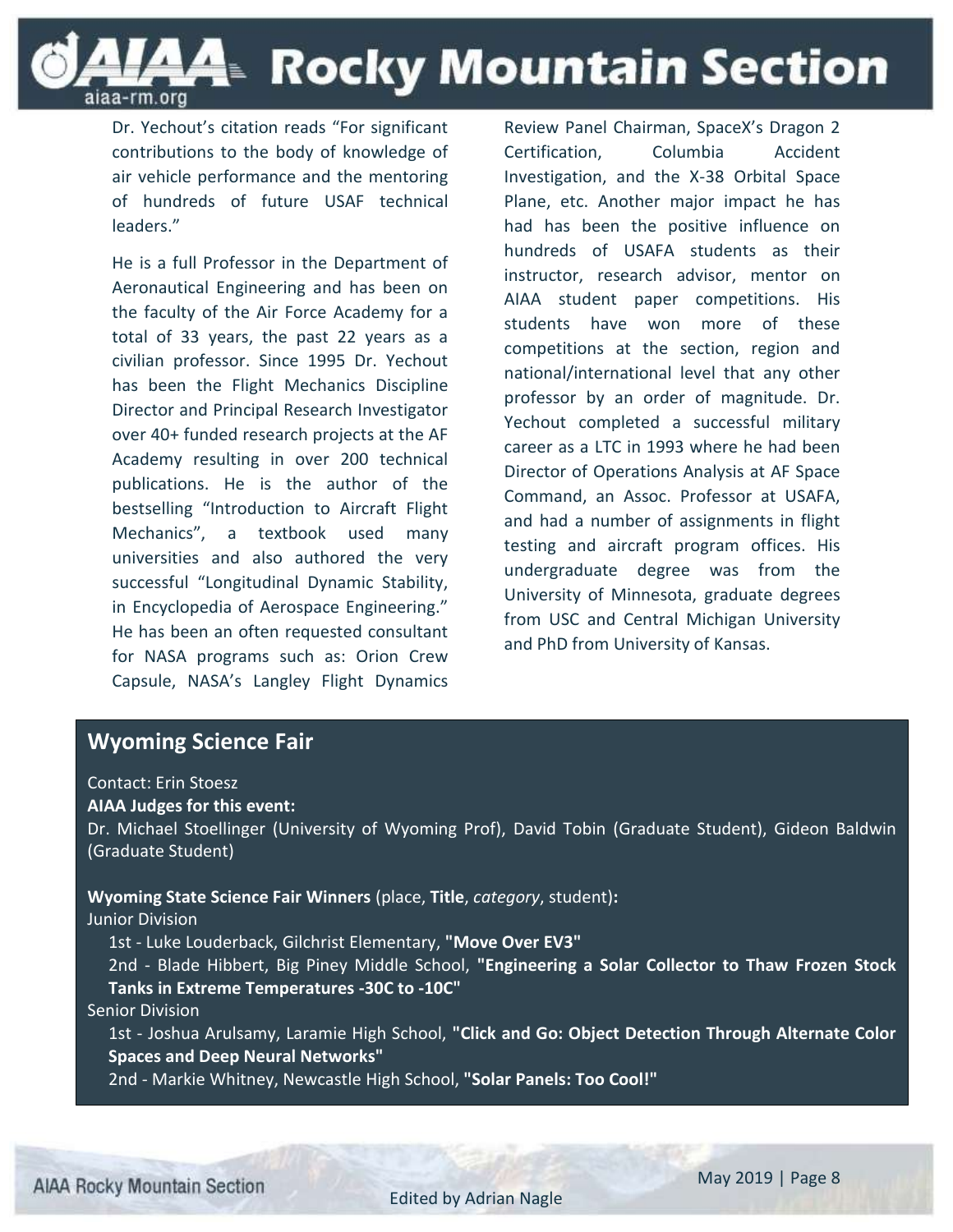### LAAE Rocky Mountain Section iiaa-rm.org

#### **Colorado Science Fair**

**AIAA Judges for this event:**

Eric Johnson, Mike Nance, Raymond Kolibaba, Seth Thompson, Reed James, Brett Booen, Sean Zeeck

**Colorado State Science Fair Winners** (place, **Title**, *category*, student)**:** Junior Division

1st – Levi Archambault, The Classical Academy, "**This Will Blow You Away**"

2nd – Maddox Shull, Eagle County Charter Academy, "**Breaking Bridges**"

#### Senior Division

1st – Matthew Anderson, Cherry Creek High School, "**Reduction of Aircraft Noise Via Landing Gear Surface Controls**"

2nd – Sarah Tang, Fairview High School, "**Ground-Based Followups of TESS Exoplanet Candidates**"

### **Colorado and Wyoming Science Fairs**

#### Mark Kettles, *Dish Network*

The Colorado and Wyoming science fairs occurred last month. The regular science fair judges from AIAA Rocky Mountain Section were not able to make the Wyoming Science Fair due to the weather. They coordinated with Dr. Michael Stoellinger of the University of Wyoming and 2 of his University of Wyoming graduate students, David Tobin and Gideon Baldwin, who were able to stand in in our absence as our AIAA RMS Judges for this event.

Mark Kettles, is privileged to support and coordinate the state science fair judges over the past few years which has been inspirational, educational and eye opening for him. Every year we have a strong supportive team of judges that represents every level of experience in the aerospace, aeronautics, and astronautics industries along with an integration of defense ranging from CEO/President, Systems Engineers, Mechanical Engineers, Hardware Engineers, Graduate Professors and more. Many of these judges represent over 30 years in each of their respective areas of focus and support of AIAA related disciplines. The value behind their interactions with these budding engineers and scientists truly lives on a tier beyond measure. Each year, our AIAA RMS judges bring encouragement, clarity, and enthusiasm that will most certainly carry over to a future work force supporting an exciting future that will literally take us to Mars and beyond.

Mike Nance is appreciative and is thankful to be included. Mike found it very interesting. Would enjoy doing it next year.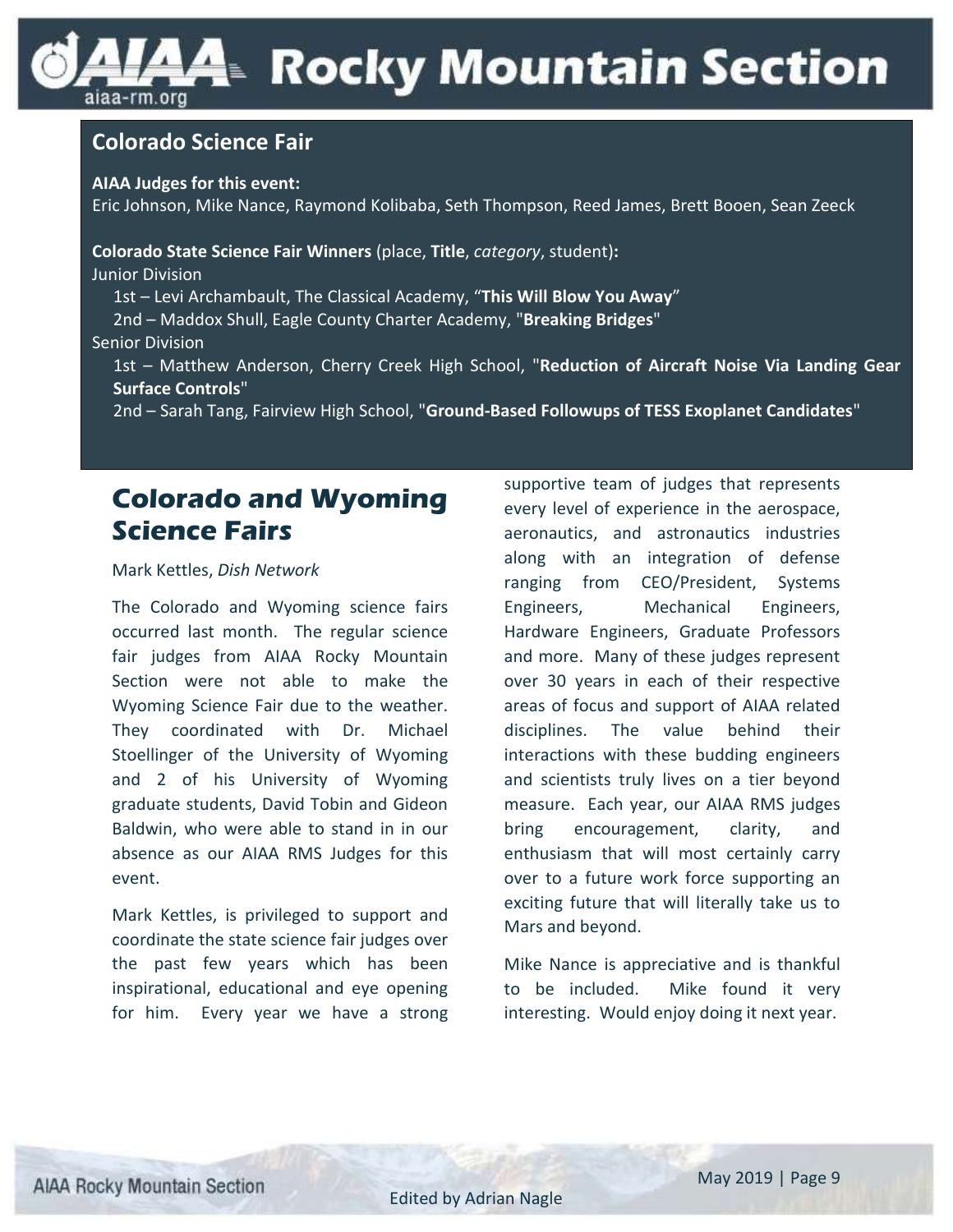### **A4**⊪ Rocky Mountain Section iaa-rm.org

### **Young Professional Happy Hour Events – Look for Announcements!**

Cordero Orona, *Lockheed Martin*

The happy hour events hosted by Young Professionals are meant to bring together industry professionals and local AIAA members. They are open to any AIAA member and we prefer to bring a better presence to Colorado Springs. At the last happy hour, R Gilbert (Gil) Moore attended. Gil was awarded the AIAA Distinguished Service Award in 1981 and the NASA Agency Honor Award in 1982. He was able to share great experience and knowledge of

### **Rocky Mountain Section Membership Update**

#### Marshall Lee, *Sypris Electronics, LLC*

Our Section activity parallels what is present in Colorado's aerospace community, which is the second largest aerospace economy in the country. In fact, Rocky Mountain Section only is second in professional memberships to the National Capital Section in DC. During this programyear our membership is on the rise again. Most importantly, Professional numbers are gaining where we are at our record number of 874 here at the end of May.

Why do we have such a robust section? Certainly being immersed in a thriving aerospace economy helps, but the real point to note is that our members are



his accomplished career in the aerospace industry. We hope to have more event such as this one to encourage AIAA members to come together for a great time, network and share experiences.

Please contact the Young Professional committee chair, Alexandra (Alex) Dukes at [dukes.alexandra@gmail.com.](mailto:dukes.alexandra@gmail.com)

**Top 6 Professional Membership Sections (as of April 30, 2019):**

- 1. 1598 National Capital
- 2. **866 – Rocky Mountain**
- 3. 833 Pacific Northwest
- 4. 820 Los Angeles-Las Vegas
- 5. 809 San Francisco
- 6. 800 Greater Huntsville

extremely active and evolved with our programs.

With your help, we have had a multitude of programs in 2018-2019:

• **Speaker Series** - Reaction Engines, Lockheed Martin Mars Insight, SNC Dream Chaser, Dr. Zubrin – A Case for Mars, Annual Technical Symposium (Keynote: ULA's Tory Bruno)

• **Membership Events** - TRAJECTORIES 2018 w/ Mine Aerospace Interest Group,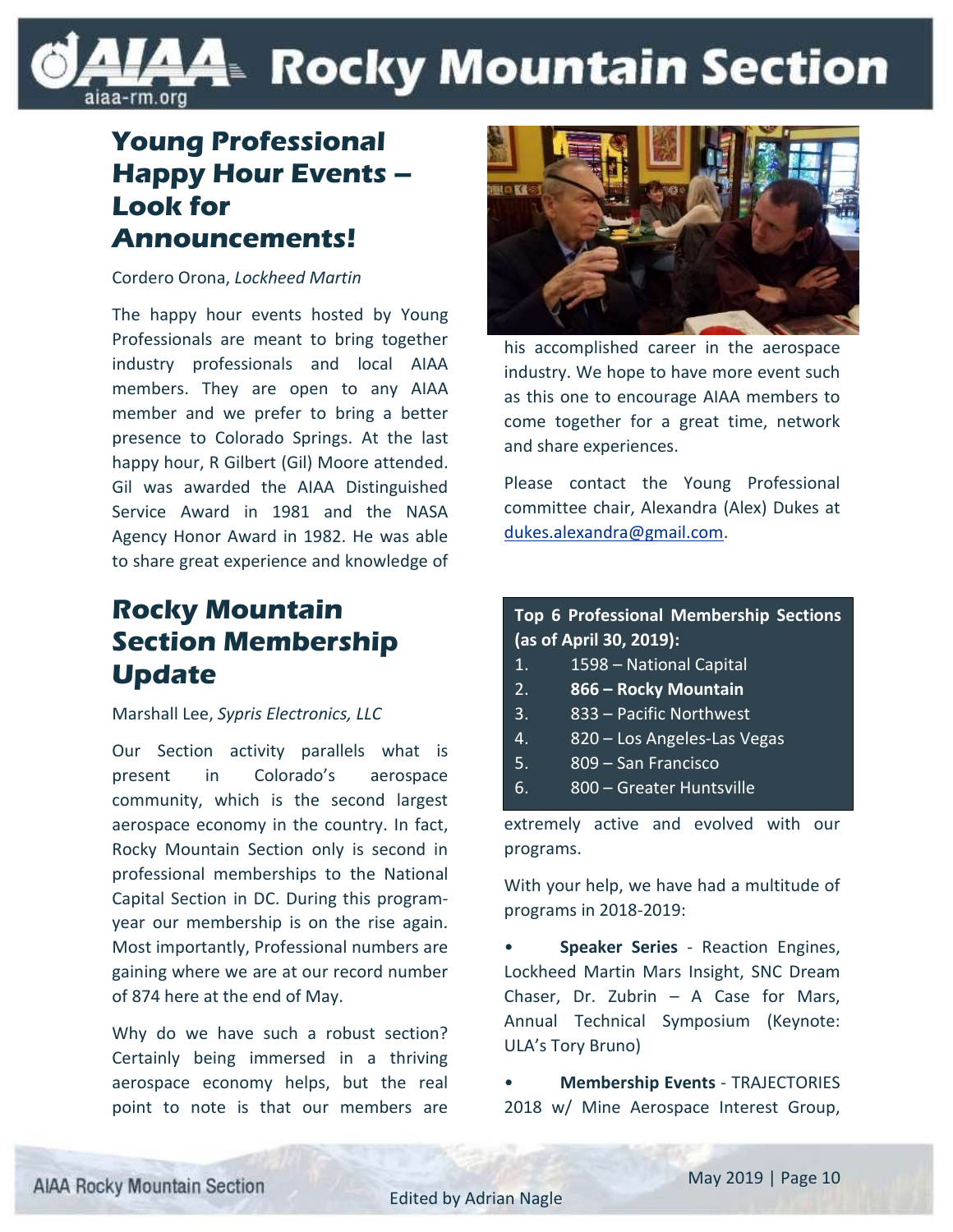**44 Rocky Mountain Section** 

LM Mars Insight & GPS III Launch Celebrations, ULA Launch Celebration

iaa-rm.org

**STEM & Education Events - 4th** Annual CU Aerospace & STEM Summit, Colorado & Wyoming Science Fairs, "Good Vibrations" at GESTEM, daily student workshops for Apollopalooza at Wings over the Rockies, "From the Moon to Mars" Student Essay Contest, Dream Big

• **Policy Committee Events** - Colorado Aerospace Day at the Capitol, Congressional Visits Day

• **Young Professionals Events** - Nerd Nights, Movie Night – "Hidden Figures", Happy Hour at the Airplane Restaurant

• **Honors & Awards Banquet** - Hubble Space Telescope

| <b>Rocky Mountain Section by the Numbers</b><br>(as of May 27, 2019) |       |
|----------------------------------------------------------------------|-------|
| Grade                                                                | Count |
| <b>Associate Fellows</b>                                             | 164   |
| Associate Members                                                    | 7     |
| <b>Educator Associate</b>                                            | 196   |
| e-Members                                                            | 32    |
| Fellows                                                              | 34    |
| <b>Honorary Fellows</b>                                              | 2     |
| Members                                                              | 224   |
| Senior Members                                                       | 411   |
| Students                                                             | 288   |
| Total                                                                | 1358  |
| Professionals                                                        | 874   |
| <b>Students</b>                                                      | 288   |
| <b>Educator Associates</b>                                           | 196   |

Being involved with a professional associate is critically important for advancing your

career. It's all about connecting with likeminded folks. Rocky Mountain Section is here to support you and provide those key opportunities of advancing your membership grade, venues for presenting papers, meeting industry experts, and demonstrating your talents through committee participation.

Our Membership Committee has recognized that AIAA membership in the prominent local Aerospace Companies was not to the level of involvement, as one would expect. As such, we developed an engagement program to elevate the value of AIAA within these aerospace enterprises. To date, we have held events at Lockheed Martin and United Launch Alliance to celebrate recent successes such as LM's Mars Insight spacecraft landing and the first successful launch of GPS III. At ULA we celebrated their extremely successful track of rocket launches without a single failure.

At these membership events, RMS Council members have portrayed the value of being part of a professional aerospace association and why it matters. Future events are being planned at other large, notable companies in our Front Range area.

Fundamentally, we want to grow our Professional membership numbers. We see real opportunity with our Young Professional community. Currently, our Professionals only have about 14% (~124) identified as Young Professionals. Since our 35 and younger members are the future, our strategy for growth will focus on engagement with Young Professionals.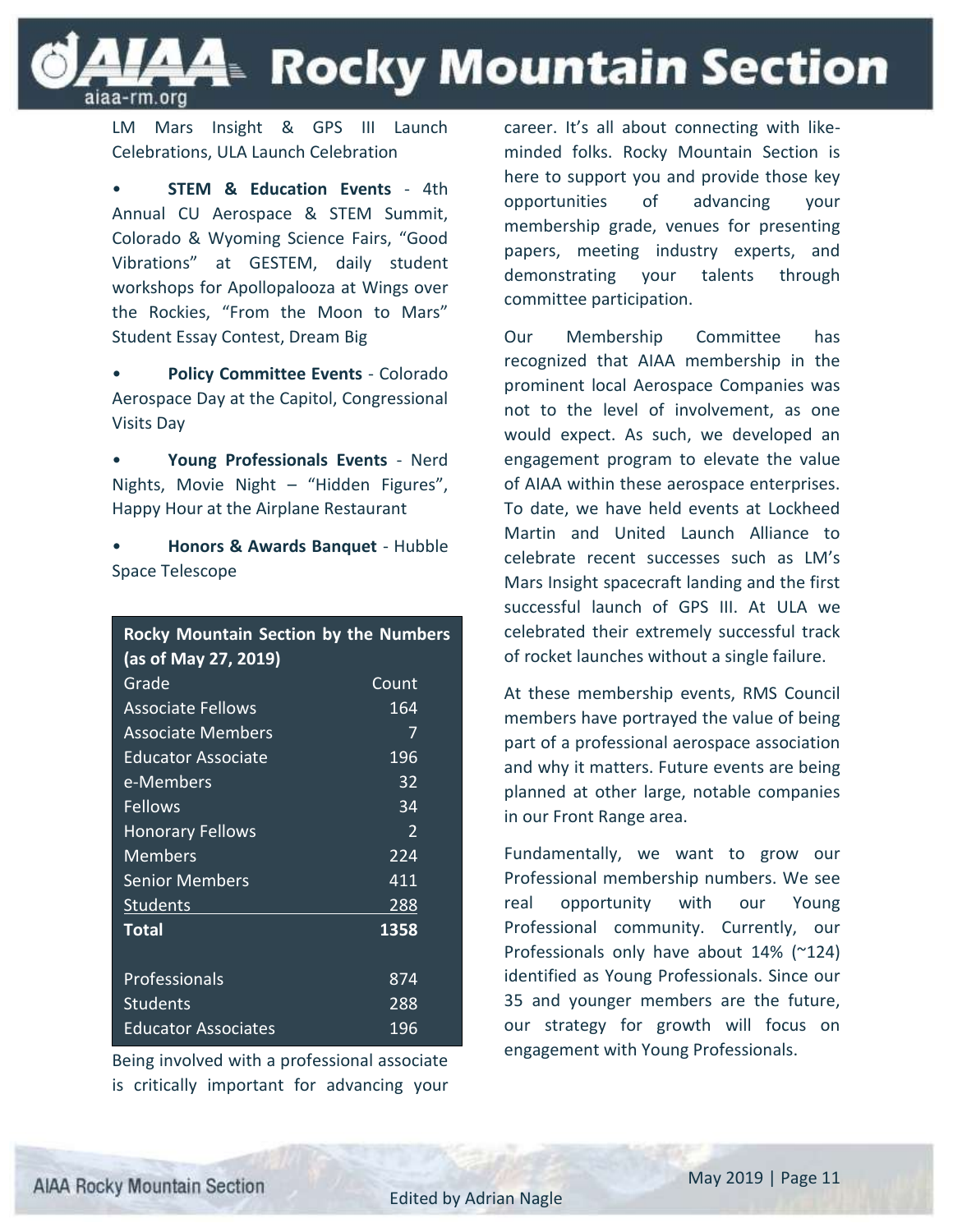A≅ Rocky Mountain Section aiaa-rm.org

Rocky Mountain Section by the Numbers (as of May 27, 2019)

Starting in 2019, AIAA National rolled out e-Membership as an entry level membership where new aerospace participates could join for a 1-year Free Trial Membership as a Professional. For more information, point your non-AIAA colleagues to [https://www.aiaa.org/emember/.](https://www.aiaa.org/emember/)

Some the elements of Membership's strategy will include more events such as Enterprise Celebrations, collaborations with Universities (ex. TRAJECTORIES at Colorado School of Mines), Young Professional Ambassadors at Section Companies, greater involvement with our Student Chapters, and simply more support of our Young Professionals committee activities such as Nerd Nights, Happy Hours, and Movie Night.

Together, let us grow our numbers to bring even more opportunity to our Rocky Mountain Aerospace Community!

If you are interested in being involved with Membership, please contact Marshall Lee, Membership Chair at (813) 503-7122 or [marshall.lee@sypris.com.](mailto:marshall.lee@sypris.com)



**AIAA Rocky Mountain Section**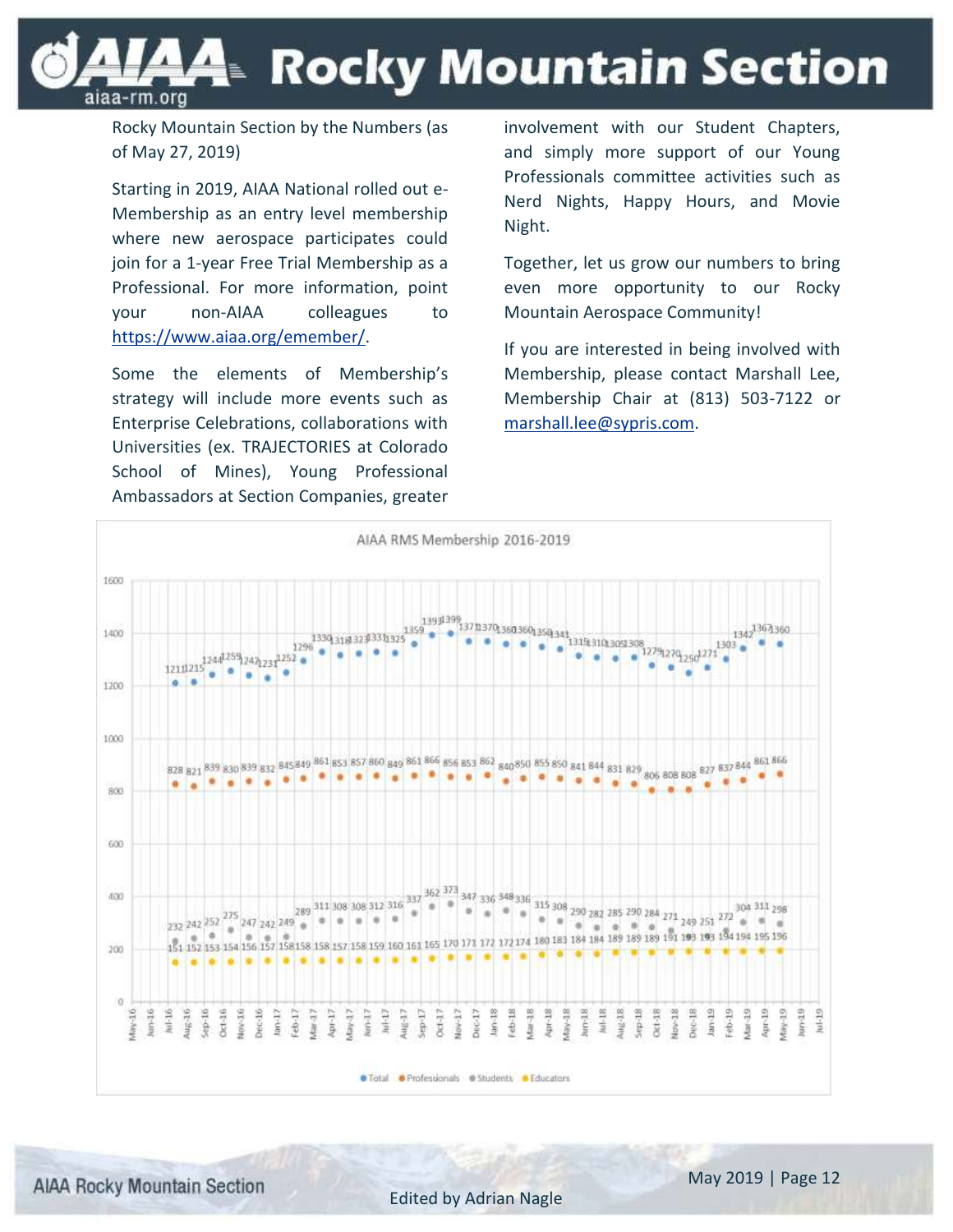### LAAE Rocky Mountain Section aiaa-rm.org

### **Essay Contest Concludes**

#### Sue Janssen, *United Launch Alliance (Ret.)*

Anticipating the celebration of the 50th anniversary of the first landing on the moon, AIAA RMS Educational Outreach sponsored a contest to encourage middle school students to learn about manned missions to the Moon and Mars. Seventh and eighth grade students from Colorado, Wyoming and Montana were invited to submit an original essay about the similarities and differences of Moon and Mars manned missions. A broad topic to be researched and addressed in under 1500 words!

The announcement was sent to RMS members with a request to forward the flyer to middle school students and educators. Eight AIAA RMS members reviewed the entries and selected the winning essays: Barrett McCann, Mark Smith, Clark Mikkelsen, John Kettling, Katie Schneider, Sally Hanley, Sibylle Walter, and Adrian Nagle. The criteria included originality of ideas presented, soundness of logic used to develop ideas, realism of ideas presented, and quality of composition, clarity of expression and grammar and spelling. Judges enjoyed the experience. John said "…each essay when combined together make for a formidable scholarly document…" Indeed! The points made by the authors were different, insightful and interesting.

The winning authors were presented with a certificate and a monetary award. Also, the winning essays will be on display at Wings Over the Rockies Air and Space Museum at Apollopalooza on 20 July!

Enjoy reading the top essays on the following pages!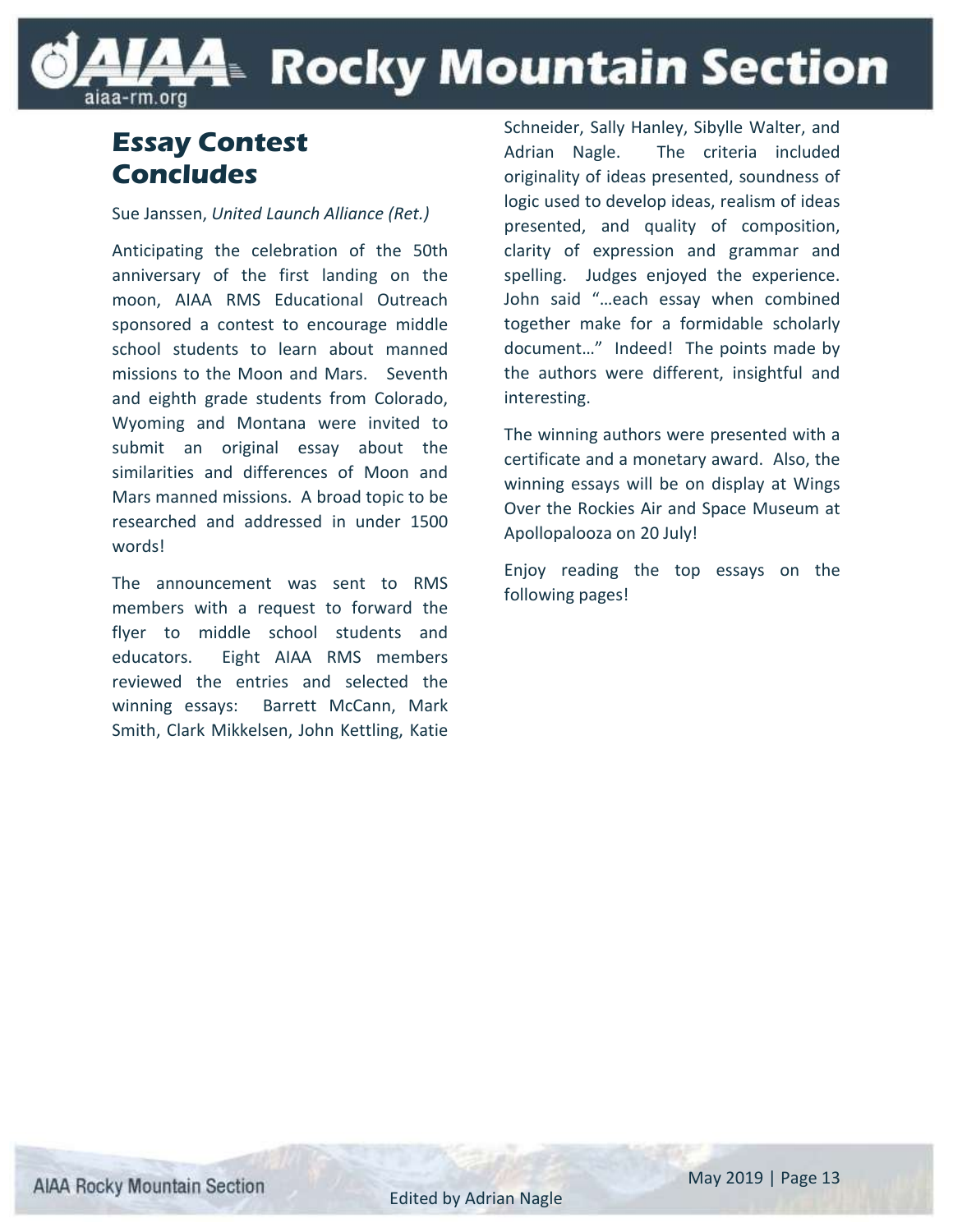

### **Election Results:**

Chair – Dr. Marri Sanchez Vice Chair (formerly Chair-Elect): Tracy Copp Vice Chair -Southern: Dr. Todd Nathaniel Vice Chair Northern: John Marcantonio Vice Chair- Montana: Erik Eliasen Vice Chair-Wyoming: Mark Kettles Secretary: Kevin Mortensen Treasurer: Dr. Taylor Lilly



**What's in your file drawer?** Neil Armstrong File Tabs with "AIAA" on display in "Apollo in the Archives: Selections from the Neil A. Armstrong Papers" exhibit at Purdue University. (Adrian Nagle, *Ball Aerospace*)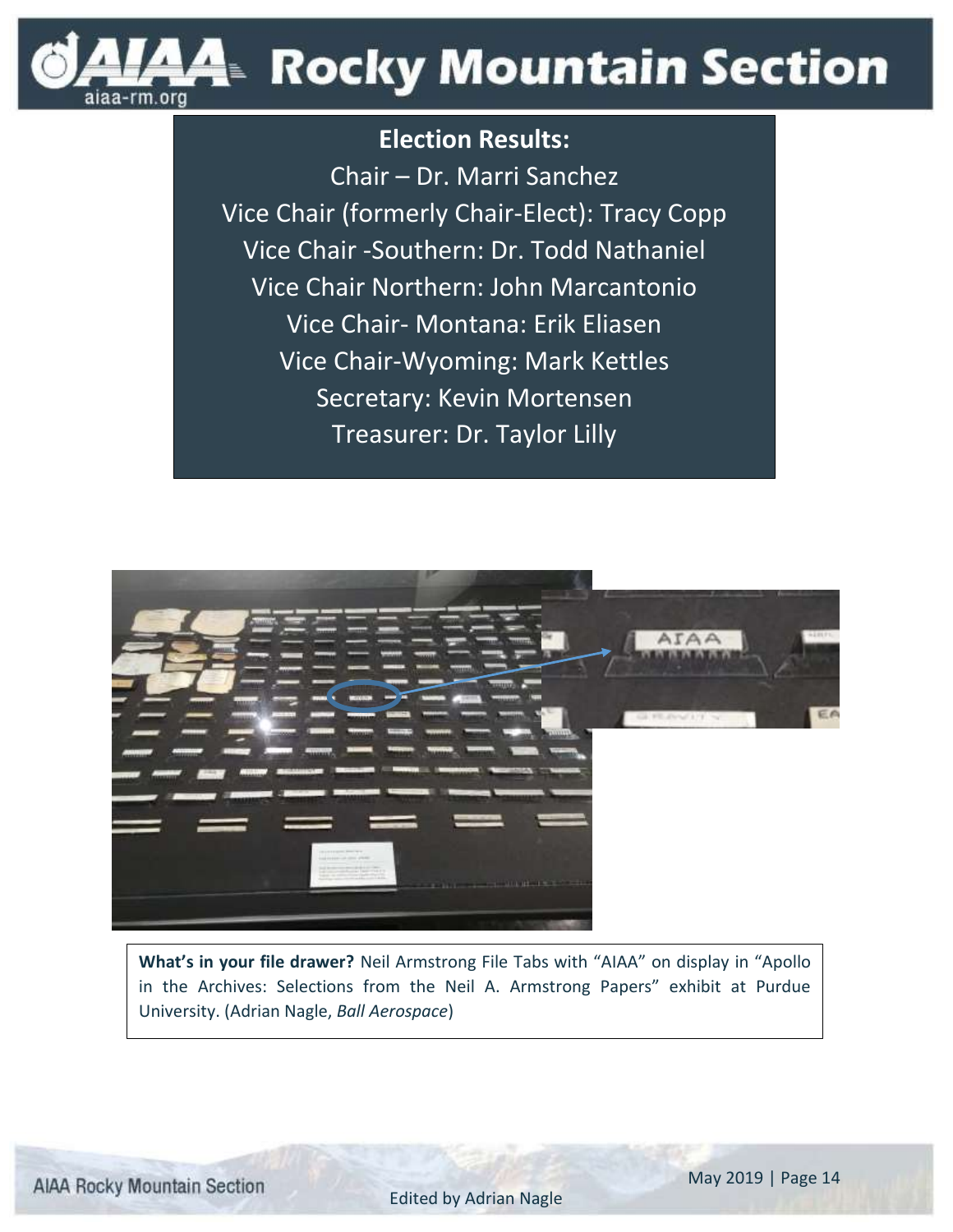## A≅ Rocky Mountain Section ıiaa-rm.orq

### **First Place 8th Grade**

Student: Bradley Beyers

Teacher: Victoria Rogers

School: Cherry Hills Christian Middle School in Highlands Ranch

Mars and Lunar Exploration Missions

On July 20th, 1969 the Apollo 11 landed on the Moon carrying astronauts Buzz Aldrin and Neil Armstrong. These two men went down in history as being the first people to land on the Moon. They also showed that interplanetary or planet to Moon travel was possible. Seven more manned missions went to the Moon along with many rover and lander missions. Then all progress seemed to slow down. And it's not really a big topic of discussion. Why is that? NASA has been the main contributor to lunar exploration and they stopped to work on the Space Shuttle development. At the same time the Soviet Union collapsed along with the dreams of visiting the Moon. Instead of visiting the Moon, Mars took over as the top priority. Currently, many companies are developing landers, probes and rovers that can go to Mars resulting in many missions making it to Mars with the next goal to send man to Mars.

In 1969 the Gemini Program ended. This program was the "Giant Leap" that would send man to the Moon. The Apollo Program began in 1961 and changed the world forever. Seven Apollo missions landed on the Moon. Apollo missions 1, 7, 8, 9, and 10 all went to the Moon as scout missions but didn't land. These missions were very important and helped NASA learn about the Moon and prepared us to send man to land on the Moon. Man landing on the Moon was very risky but NASA had a goal to land man on the Moon by the end of the decade. On July 16th, 1969 at 9:32 a.m., 600 million people watched the rocket Saturn V launch carrying astronauts Michael Collins, Buzz Aldrin, and Neil Armstrong to the Moon. About 3 days later the Apollo 11 lander nicknamed "Eagle" landed on the Moon. Neil Armstrong stepped out and as the very first man to land on the Moon said the famous words, "Houston, Tranquility base here. The Eagle has landed." Nineteen minutes later, Aldrin exited and together they would spend about a day on the Moon before taking off to head home. Another 3 days later and the crew splashed down in the Atlantic Ocean making the voyage a success. America celebrated the successful first voyage to the Moon, NASA sent seven more missions but only six successfully landed on the Moon. After the successful landings on the Moon the Apollo program would shut down in 1975. (NASA Apollo).

#### Mission to Mars Details

Next, NASA would focus on the Space Shuttle and deep space exploration. During this time, NASA launched the Mariners program that flew probes past Mars to gather more data about the planet. Mariner 4 was the first probe to get a close view of Mars during a flyby. Mariners 6 and 7 followed and were able to get data to help analyze the Martian atmosphere. (NASA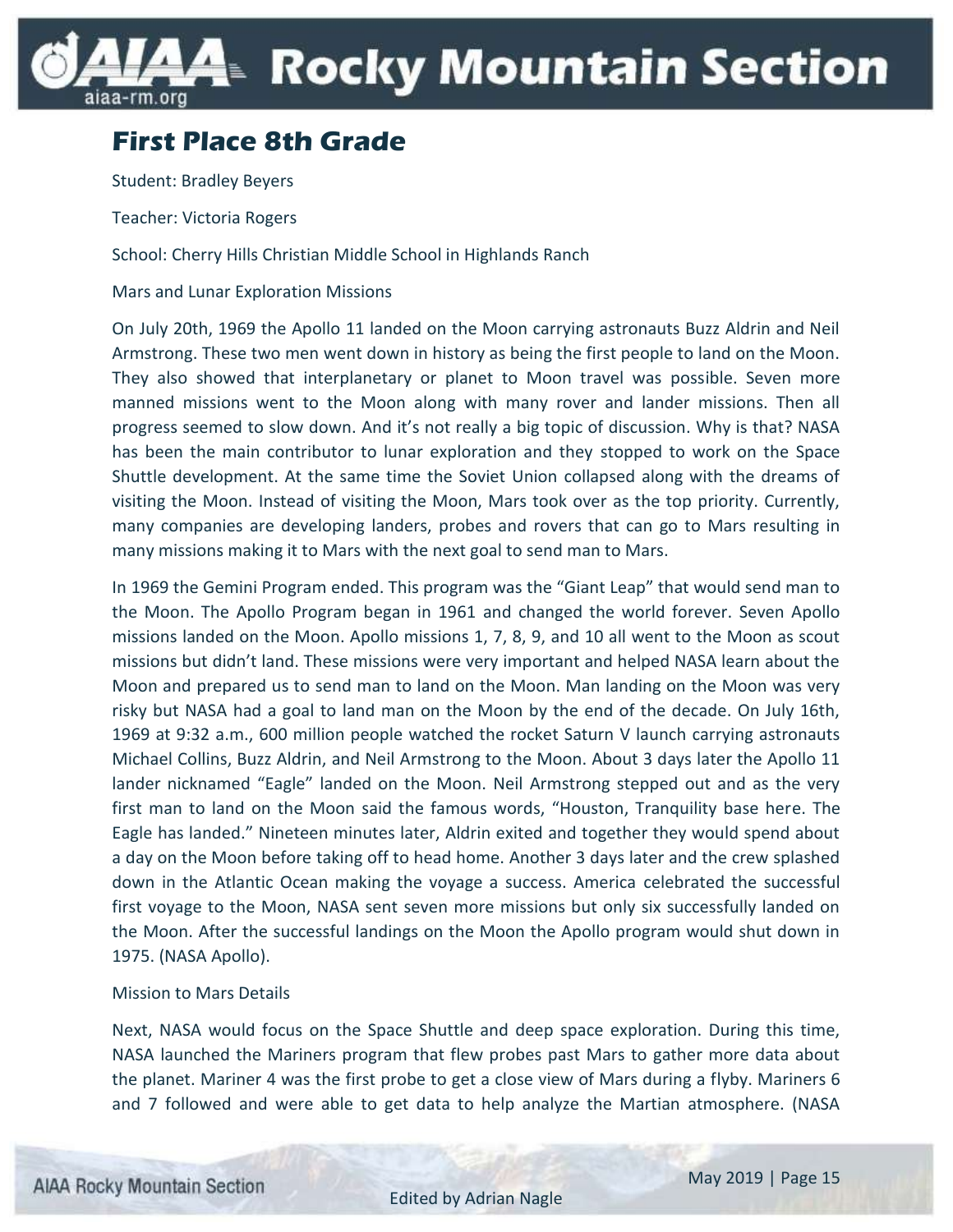**A**≡ Rocky Mountain Section aiaa-rm.org

MARS). Later, Mariner 9 would flyby Mars and obtain photo maps covering 100% of the surface, data that was crucial in future missions.

The next few milestones included when NASA sent the Viking 1 and 2 missions to successfully land on the surface of Mars. NASA also sent the Mars global surveyor probe to study Mars's weather patterns and then NASA began launching landers and rovers. The Viking landers were the first, followed by the Pathfinder and its accompanying rover, the Sojourner. This pair uncovered Mars's chemical composition. Then the twin rovers Opportunity and Spirit landed, these Rovers were on opposite sides of the planet to study the differences on each side of the planet. Spirit roamed for 6 years before we lost contact and Opportunity roamed for 15 years before we lost contact in 2019. Soon after the Mars Phoenix lander launched to explore Mars's polar regions to check if they were habitable previously.

The exploration missions to the Moon and to Mars seem different but they were actually similar. Both missions had successes and failures. For example, the Mars Climate Orbiter failed when the probe crashed into Mars due to loss of English translation into metric units (NASA Climate). Another example is the Apollo 13 failure when the mission failed 55 hours into the mission. An oxygen tank ruptured causing the crew to evacuate to the command module and return home safely. (NASA Apollo 13). Overcoming these odds, the programs like NASA and Space X looked danger in the face and went for it anyway. By launching probes to Mars and the Moon they showed the world that space exploration is still going strong. The unmanned exploration of Mars was pretty similar to the unmanned exploration of the Moon. They both started long ago when people would sit and watch the night sky wondering what was up there. Great Scientists during the Roman Empire would study the stars and major discoveries would come during the Renaissance period when scientists used telescopes to reveal images of the universe. Constant improvement of telescopes led us to today where we are able to send things and people to these foreign places. Rovers, probes, landers, scientific instruments reveal hidden data of the Moon and planets. We live in an exciting time where people dream of going to other planets and it may become a reality very soon. NASA is focused on building the SLS to send people to Mars. (NASA MARS)

Even though the missions to explore the Moon and the Mars have similarities there are a few differences. Humans have been to the Moon but not to Mars. The surface exploration of Mars has been much more extensive than exploration of the Moon and Mars exploration has to be launched at a certain time or we might miss the journey because it would take too long. The time period that Mars launches occur are called transfer windows. Very few corporations have made it to the Moon but even less corporations have made it to Mars. NASA primarily sends the exploration missions to Mars but corporations all over the world have successfully launched things to the Moon. The surface of these two bodies is very different so the exploration of these places will be different. The distance between Earth and the Moon is way closer than the Earth is to Mars so exploration of the surface of Mars is harder than the exploration of the Moon. (NASA MARS).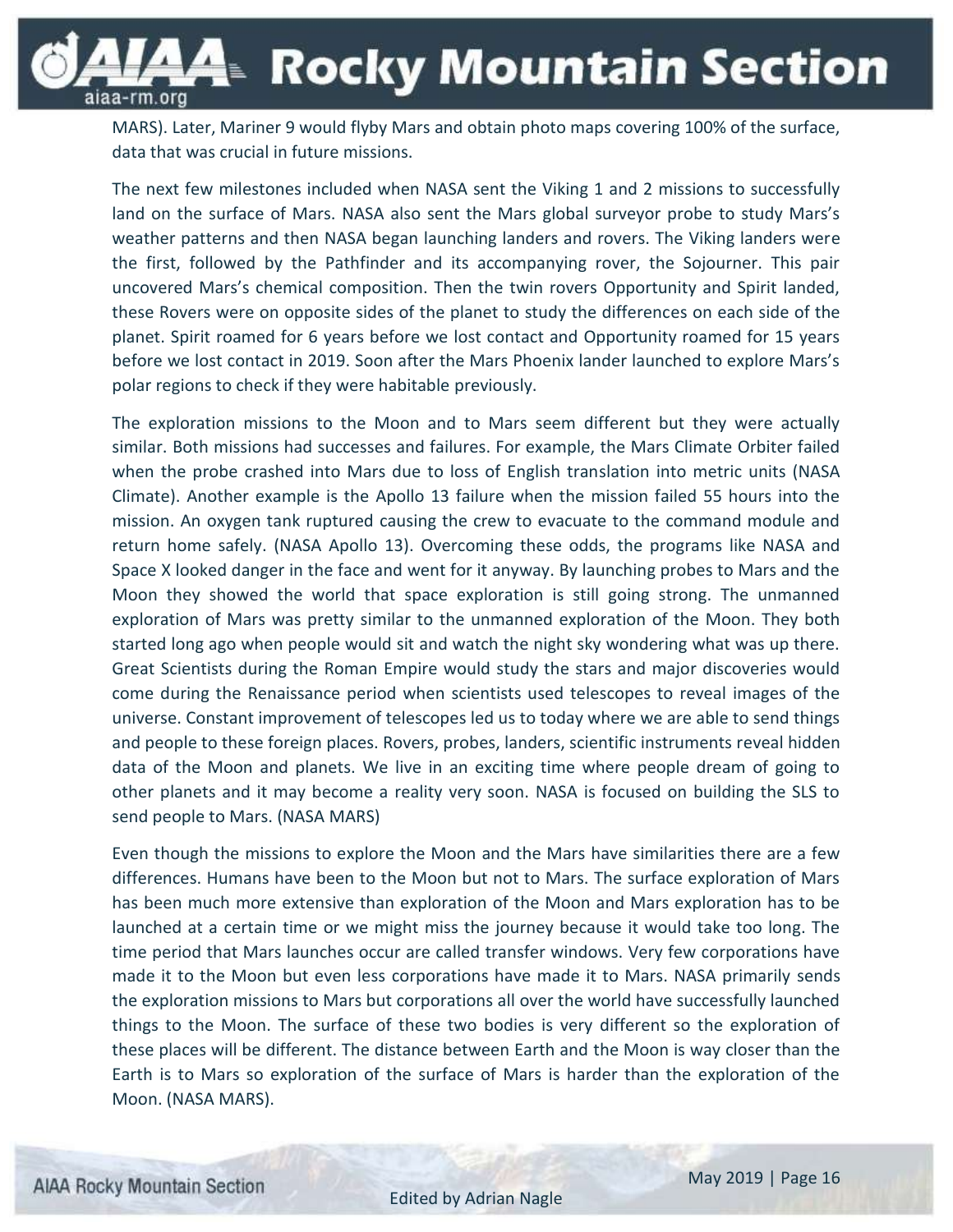44⊧ Rocky Mountain Section

So these missions have had some pretty complicated histories. Exploration of these places have some similarities but also some differences. The Moon has had way more extensive scientific research done whereas Mars has had way more extensive surface research done. In conclusion the Moon and Mars are on the horizon of future space exploration. The world has seen man land on the Moon, but when will we see man land on Mars? I hope to see it in my lifetime.

Source Citations

aiaa-rm.org

- 1. [https://www.nasa.gov/mission\\_pages/apollo/missions/index.html](https://www.nasa.gov/mission_pages/apollo/missions/index.html)
- 2. [https://www.nasa.gov/mission\\_pages/mars/main/index.html](https://www.nasa.gov/mission_pages/mars/main/index.html)
- 3. [https://www.nasa.gov/mission\\_pages/apollo/missions/apollo13.html](https://www.nasa.gov/mission_pages/apollo/missions/apollo13.html)
- 4. <https://mars.nasa.gov/msp98/news/mco991110.html>

### **First Place 7th Grade**

Student: Lucas Anderson

Teacher: Jennifer Richardson

School: Eagleview Middle School

After their great accomplishments with the Apollo missions, NASA has had its sights set on exploring Mars, first with robots and soon with humans. However, there are new challenges that come with this new mission, some in contrast to those faced in the Apollo missions. The Apollo missions were focused on landing on the moon, a closer and easier to reach target than Mars. Second, the moon is safe from dangers never encountered by humans in space. Third, Mars has an entirely different environment than anywhere humans have set foot before.

The moon is very close to Earth. According to the article, "How Far is the Moon" by Tim Sharp, "At perigee  $-$  its closest approach  $-$  the moon comes as close as 225,623 miles (363,104 kilometers). At apogee  $-$  the farthest away it gets  $-$  the moon is 252,088 miles (405,696 km) from Earth." The moon also orbits the earth, so it will always be near our planet. Mars, on the other hand, orbits the sun, causing radically varying distances from Earth. In the article, "Mars in our night sky," the author states, "Mars Close Approach happens about every 26 months ... Since Mars and Earth are at their closest, it's generally the best time to go to Mars." This means that we only have a narrow window in which to get to the red planet before it goes out of reach for another 2 years. Also, even when it is at its closest to Earth it is farther away than we've ever sent humans. In the article, "Mars in our night sky," the author states "The minimum distance from the Earth to Mars is about 33.9 million miles (54.6 million kilometers)." That is over 130 times farther than Neil Armstrong traveled.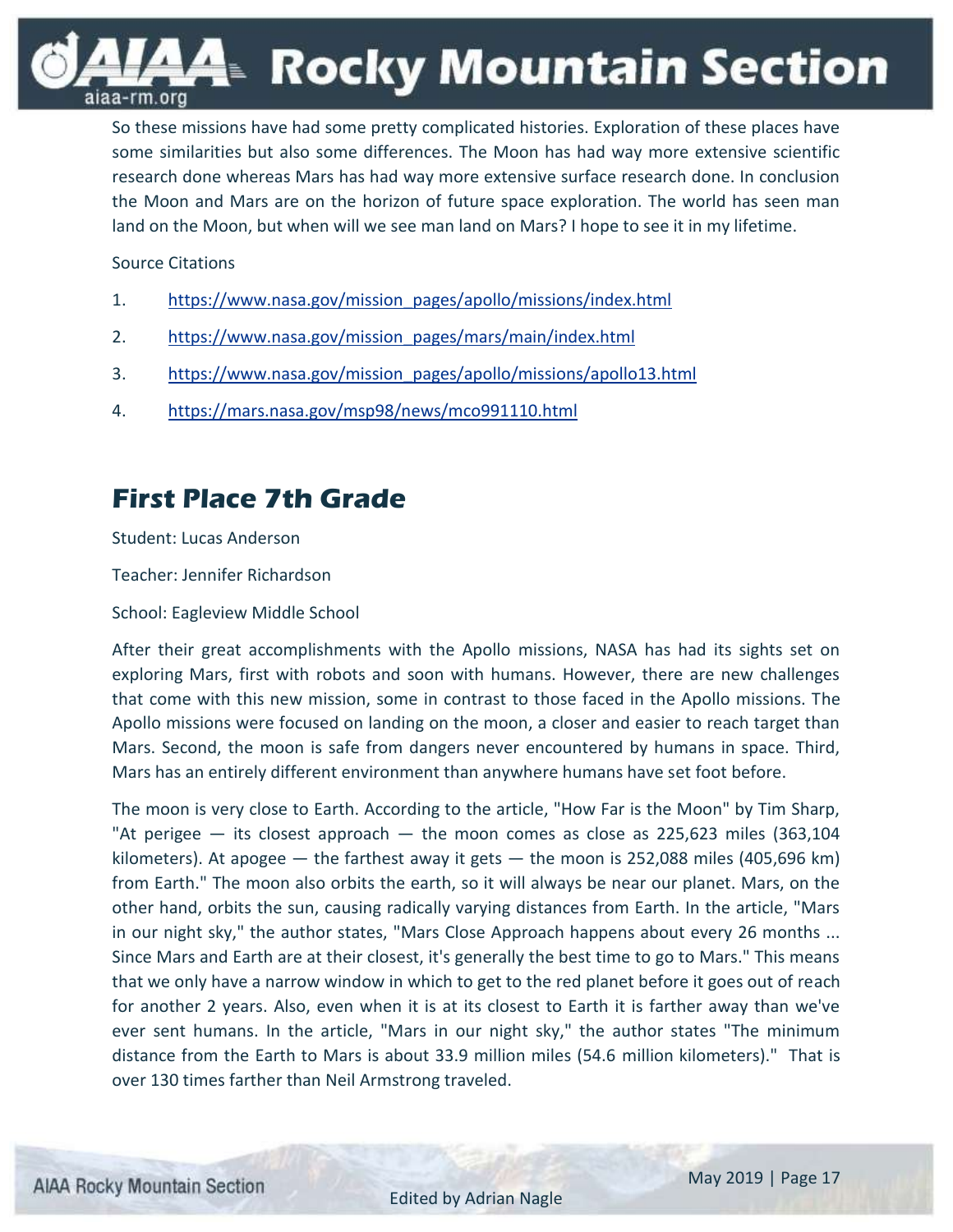**A**≡ Rocky Mountain Section

This distance from Mars poses other challenges as well. Outside of the magnetic field of the earth, the radiation can be lethal. This was experienced by the astronauts on the Apollo missions, although the period of time in which they were exposed was shorter than that of the Mars missions. According to the article "Can we protect astronauts from radiation?" by Kristen Bobst, "an astronaut on Mars would be bombarded with as much radiation in a day as a human on Earth would experience in a year." This radiation can cause serious health problems and even death. In the article, "Space Radiation Risks," the author states, "High doses of radiation can induce profound radiation sickness and death. Lower doses of radiation induce symptoms that are much milder physiologically but that pose operational risks that may be equally serious. Both scenarios have the potential to seriously affect crew health and/or prevent the completion of mission objectives." In other words, even if the astronauts survive the radiation exposure, they can be prevented from carrying out the tasks required of them in space, defeating the purpose of the mission.

There are a few known ways to protect humans from radiation currently. The intensity of radiation and its effect on humans can be reduced by distance, time and shielding. In the solar system, distance and time can't be used to protect astronauts because the radiation source, the sun, is powerful and constant, so its radiation dominates the space environment continuously. Shielding is the only other method. Typically, we think of a shield as a solid barrier. An adequate physical barrier would be too heavy, however, to lift into space easily. On planet Earth, the magnetic field protects all of the humans on the surface from the sun's radiation, but once outside of the earth's magnetic field, astronauts would be unprotected. If we could replicate this magnetic field, we could protect astronauts on their mission to Mars.

One possible solution is to build a solar-powered, superconducting magnet that would block radiation in a similar manner to the earth's magnetic field. According to the article "Can we protect astronauts from radiation?" by Kristen Bobst, "Magnesium diboride (MgB2) could be used to create the force field. ... In theory, these cables could be attached to a spacecraft creating a superconducting magnetic "force field" that would protect astronauts on their journey." Magnesium diboride is unique in that it becomes superconductive at temperatures around that of outer space, meaning no heavy cooling system is necessary. Another aspect to this solution is to navigate the spacecraft through regions of lower radiation. However, radiation is not uniform in its intensity throughout the solar system. There are regions of high radiation and regions of low radiation. According to the article, "5 Mars Mission Radiation Shield Ideas Win NASA Challenge" by Elizabeth Howell, "Markus Novak, recent graduate from Ohio State University of Dublin, Ohio, found safe areas for travel after performing particle trajectory simulations." The spacecraft could, in theory, navigate to these safe areas and temporarily deactivate the magnet, allowing the solar panels to charge a battery for the next voyage into areas with higher-level radiation.

Another, perhaps even more difficult, challenge is living on Mars once we get there. Because we can only reach Mars once every two years, the astronauts will need to bring all of the

aiaa-rm.org